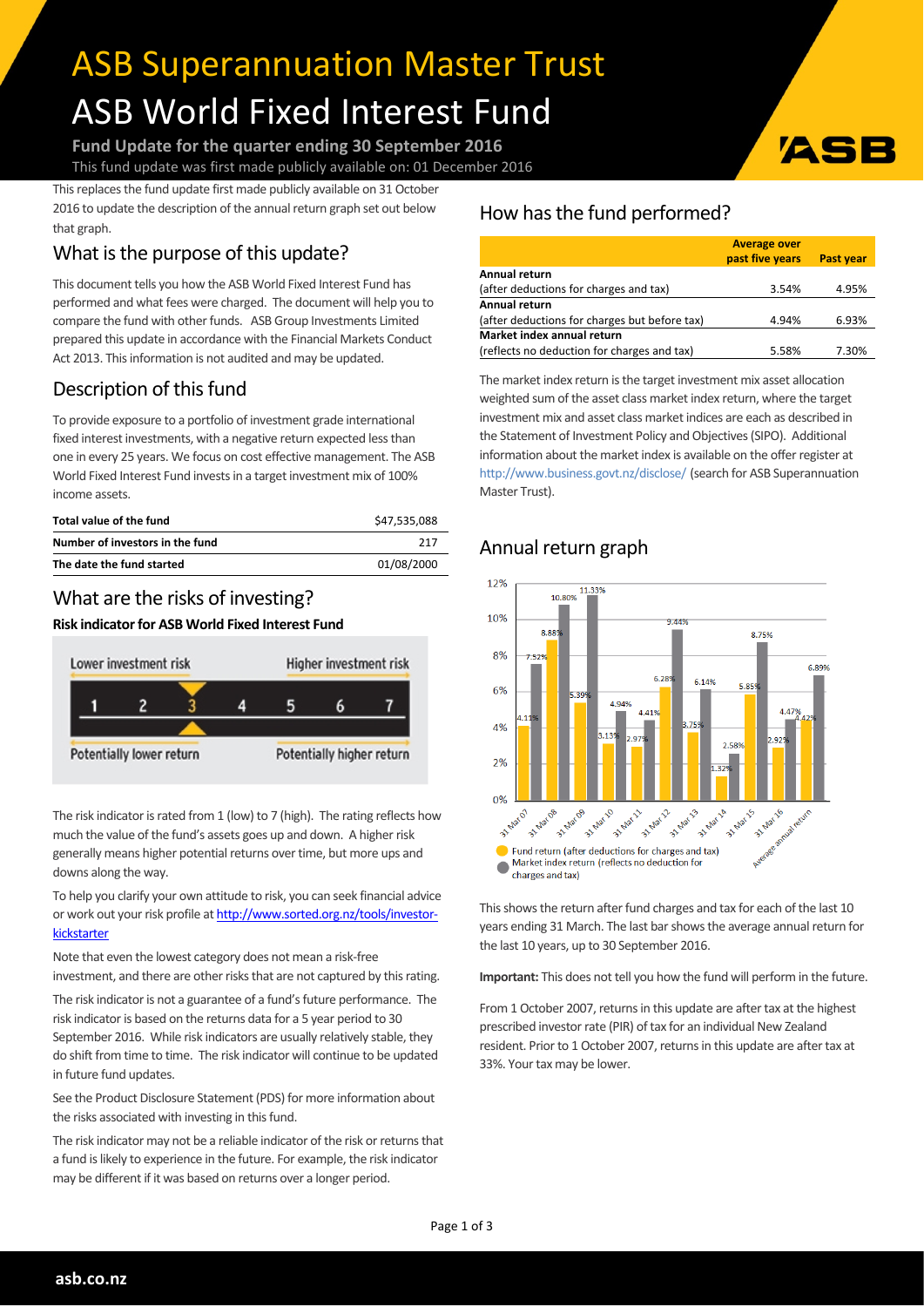### What fees are investors charged?

Investorsin the ASB World Fixed Interest Fund are charged fund charges. In the yearto 31 March 2016 these were:

|                                             | % of net asset value                    |  |
|---------------------------------------------|-----------------------------------------|--|
| <b>Total fund charges</b>                   | 0.40%                                   |  |
| Which are made up of:                       |                                         |  |
| Total management and administration charges | 0.40%                                   |  |
| Including:                                  |                                         |  |
| Manager's basic fee                         | 0.35%                                   |  |
| Other management and administration charges | 0.05%                                   |  |
| <b>Total performance-based fees</b>         | 0.00%                                   |  |
| Other charges                               | Description of how charge is calculated |  |
| Administration fees                         | See below                               |  |

Investors may also be charged individual action fees for specific actions or decisions (for example, for withdrawing from or switching funds).

An administration fee may apply. If you are an ordinary member, you will pay an administration fee of 0.50% of the daily average balance of your account. If you are a specified member, the administration fee you pay (if anything) will depend on what has been agreed with your employer – please consult your employer for more information.

Small differences in fees and charges can have a big impact on your investment over the long term.

#### Example of how this applies to an investor

Jason had \$10,000 in the fund at the start of the year and did not make any further contributions. At the end of the year, Jason received a return after fund charges were deducted of \$495.00 (that is 4.95% of his initial \$10,000). Jason also paid \$51.24 in other charges.\* This gives Jason a total return after tax of \$443.76 for the year.

\*The amount of other charges you pay depends on whether you are an ordinary member or a specified member. Jason is an ordinary member and therefore pays an administration fee of 0.50% of the daily average balance of his account.<sup>†</sup> If Jason were a specified member, the administration fee he pays(if any) depends on what we have agreed with his employer.

† The administration fee that Jason paid forthe yearis \$51.24. This assumesthat the daily average balance of his account is \$10,247.50.

#### What does the fund invest in?

#### **Actual investment mix**

This shows the types of assets that the fund invests in.



#### **Target investment mix**

This shows the mix of assets that the fund generally intends to invest in.

| Cash and cash equivalents    | 0.00%   |
|------------------------------|---------|
| New Zealand fixed interest   | 0.00%   |
| International fixed interest | 100.00% |
| Australasian equities        | 0.00%   |
| International equities       | 0.00%   |
| Listed property              | 0.00%   |
| Unlisted property            | 0.00%   |
| Commodities                  | 0.00%   |
| Other                        | 0.00%   |